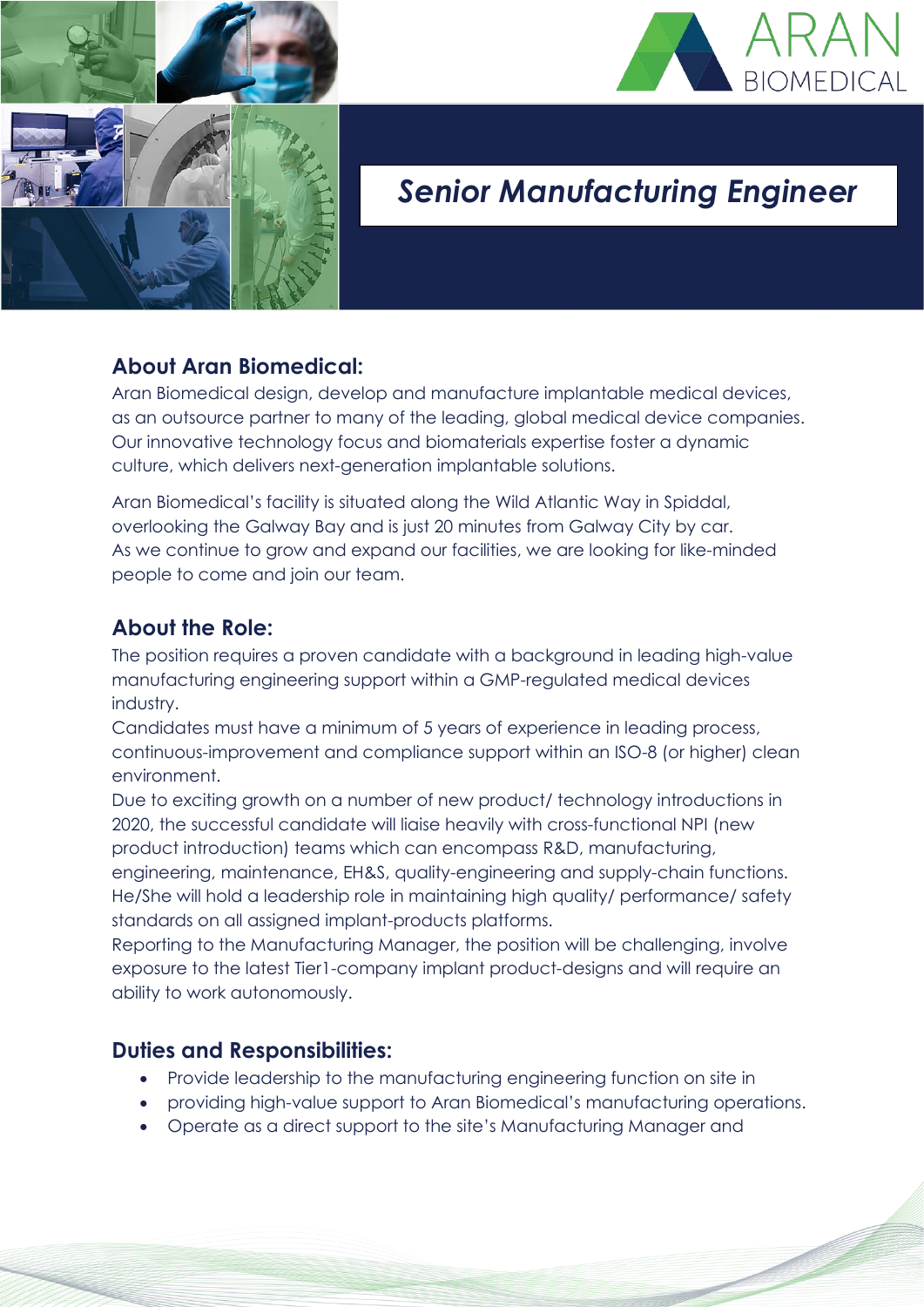- Supervisor and a key voice in providing technical direction to all manufacturing operations staff through daily/weekly production and project review meetings.
- Lead medium-to-large scale cross-functional project teams and projects to successful outcomes.
- Display excellent organisational and project management expertise in addressing short-term and longer-term production floor issues pertaining to quality, cost and delivery metrics.
- Manage, coach and mentor manufacturing engineering and technician resources to foster efficient and cohesive department performance.
- Track and monitor employee performance at routine periods providing review feedback and addressing performance concerns.
- Highlight training and development needs of your team to upper management.
- Deploy the principles of KPI analysis, lean and six sigma in identifying and implementing the optimum areas for improvement in manufacturing operations.
- Assist New Product Introduction (NPI) teams with key input into design-for manufacturing and product flow/layout development.
- Oversee the execution of process qualification related builds.
- Key input to PFMEA-generation workshops with Quality Assurance department.
- Direct IQ, OQ, PQ protocol-generation, execution and reporting.
- Update and review manufacturing, quality and engineering-related documentation as required – driving and reviewing Engineering Change Notice (ECN) proposals.
- Foster a multi-departmental approach to problem-solving where everyone in Aran Biomedical has a voice and is respected for their input in driving rootcause-analysis reviews.
- Always strive to meet or exceed the expectations of our customers.
- Manage facility-based EH&S, layout or energy-savings projects as required.
- Overseeing the management of the maintenance and calibration of critical equipment-systems.
- There will be a strong linkage with the Quality Assurance department in
- supporting the Regulatory and Compliance requirements of an ISO13485 organisation. This will encompass NCR and CAPA ownership and resolution.
- Make appropriate decisions on a daily basis, using the Manufacturing Manager and Senior Quality Assurance representatives as needed as the final arbitrators on critical quality-related decisions.
- Performs other related duties, as assigned.